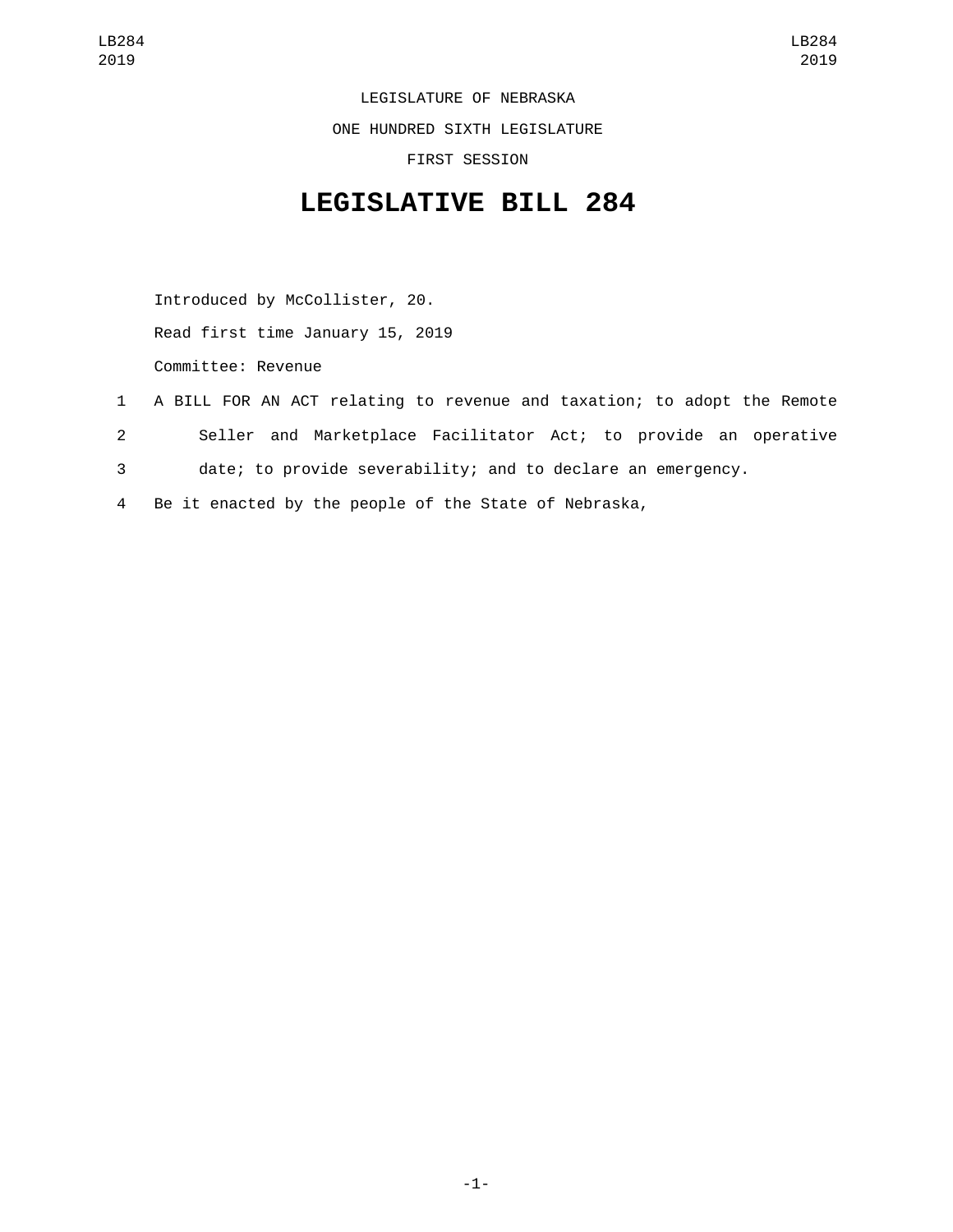| LB284<br>2019  | LB284<br>2019                                                              |
|----------------|----------------------------------------------------------------------------|
| $\mathbf{1}$   | Section 1. Sections 1 to 6 of this act shall be known and may be           |
| $\overline{2}$ | cited as the Remote Seller and Marketplace Facilitator Act.                |
| 3              | For purposes of the Remote Seller and Marketplace<br>Sec.<br>2.            |
| 4              | Facilitator Act:                                                           |
| 5              | (1) Affiliated person means a person who, with respect to another          |
| 6              | person:                                                                    |
| 7              | (a) Has an ownership interest of more than five percent, whether           |
| 8              | direct or indirect, in the other person; or                                |
| 9              | (b) Is related to the other person because a third party holds an          |
| 10             | ownership interest of more than five percent, whether direct or indirect,  |
| 11             | in both such persons;                                                      |
| 12             | (2) Department means the Department of Revenue;                            |
| 13             | (3) Marketplace facilitator means a person who:                            |
| 14             | Contracts with sellers to facilitate for<br>(a)<br>consideration,          |
| 15             | regardless of whether the consideration is deducted as fees from the       |
| 16             | transaction, the sale of the seller's products through a physical or       |
| 17             | electronic marketplace operated by the person;                             |
| 18             | (b) Engages directly or indirectly through one or more affiliated          |
| 19             | persons in any of the following:                                           |
| 20             | (i) Transmitting or otherwise communicating the offer or acceptance        |
| 21             | between the buyer and seller;                                              |
| 22             | (ii) Owning or operating the infrastructure, whether electronic or         |
| 23             | physical, or technology that brings buyers and sellers together;           |
| 24             | (iii) Providing a virtual currency that buyers are allowed or              |
| 25             | required to use to purchase products from the seller; or                   |
| 26             | (iv) Software development or research and development activities           |
| 27             | related to any of the activities described in subdivision $(3)(c)$ of this |
| 28             | section if such activities are directly related to a physical or           |
| 29             | electronic marketplace operated by the person or an affiliated person;     |
| 30             | and                                                                        |
| 31             | (c) Engages in any of the following activities with respect to the         |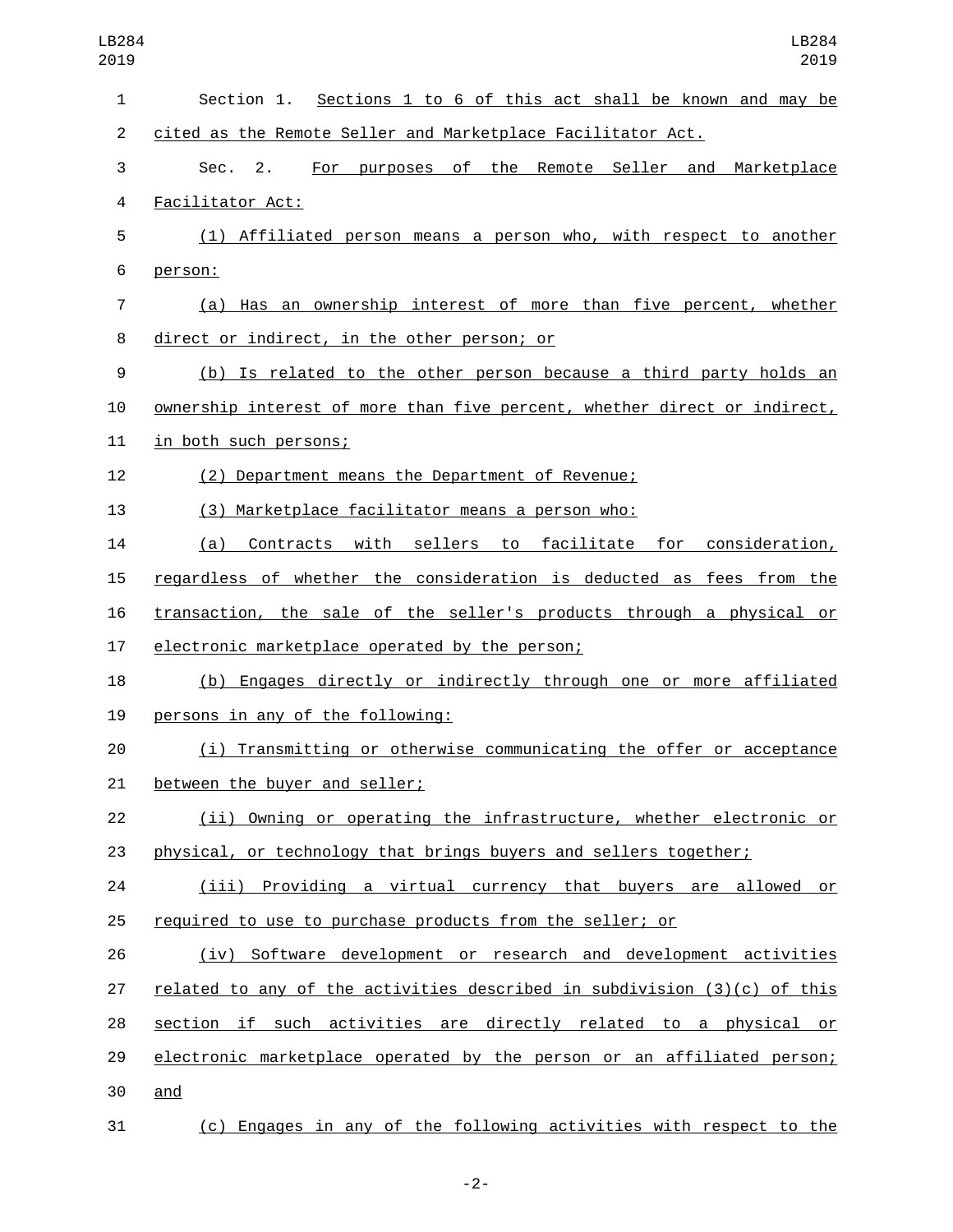| 1              | seller's products:                                                        |
|----------------|---------------------------------------------------------------------------|
| $\overline{2}$ | (i) Payment processing services;                                          |
| 3              | (ii) Fulfillment or storage services;                                     |
| 4              | (iii) Listing products for sale;                                          |
| 5              | (iv) Setting prices;                                                      |
| 6              | (v) Branding sales as those of the marketplace facilitator;               |
| $\overline{7}$ | (vi) Order taking;                                                        |
| 8              | (vii) Advertising or promotion; or                                        |
| 9              | (viii) Providing customer service or accepting or assisting with          |
| 10             | returns or exchanges;                                                     |
| 11             | (4) Marketplace seller means a person who makes retail sales of           |
| 12             | property through any physical or electronic marketplace operated by a     |
| 13             | marketplace facilitator;                                                  |
| 14             | (5) Nebraska sale means a sale of property for delivery into this         |
| 15             | state;                                                                    |
| 16             | (6) Property has the same meaning as in section 77-2701.27; and           |
| 17             | (7) Remote seller means a person who:                                     |
| 18             | (a) Does not have a physical presence in this state; and                  |
| 19             | (b) Makes Nebraska sales.                                                 |
| 20             | Sec. 3. Notwithstanding any other provision of law, a remote seller       |
| 21             | shall be subject to the Nebraska Revenue Act of 1967, the Local Option    |
| 22             | Revenue Act, and sections 13-319 and 13-2813, shall collect and remit the |
| 23             | sales tax due under such acts and sections, and shall follow all          |
| 24             | applicable procedures and requirements of law as if the remote seller had |
| 25             | <u>a physical presence in this state if:</u>                              |
| 26             | (1) The remote seller's gross revenue from Nebraska sales exceeds         |
| 27             | one hundred thousand dollars in the previous or current calendar year; or |
| 28             | (2) The remote seller makes two hundred or more separate Nebraska         |
| 29             | sales in the previous or current calendar year.                           |
| 30             | (1) Notwithstanding any other provision of law, a<br>Sec.<br>4.           |
| 31             | marketplace facilitator shall be subject to the Nebraska Revenue Act of   |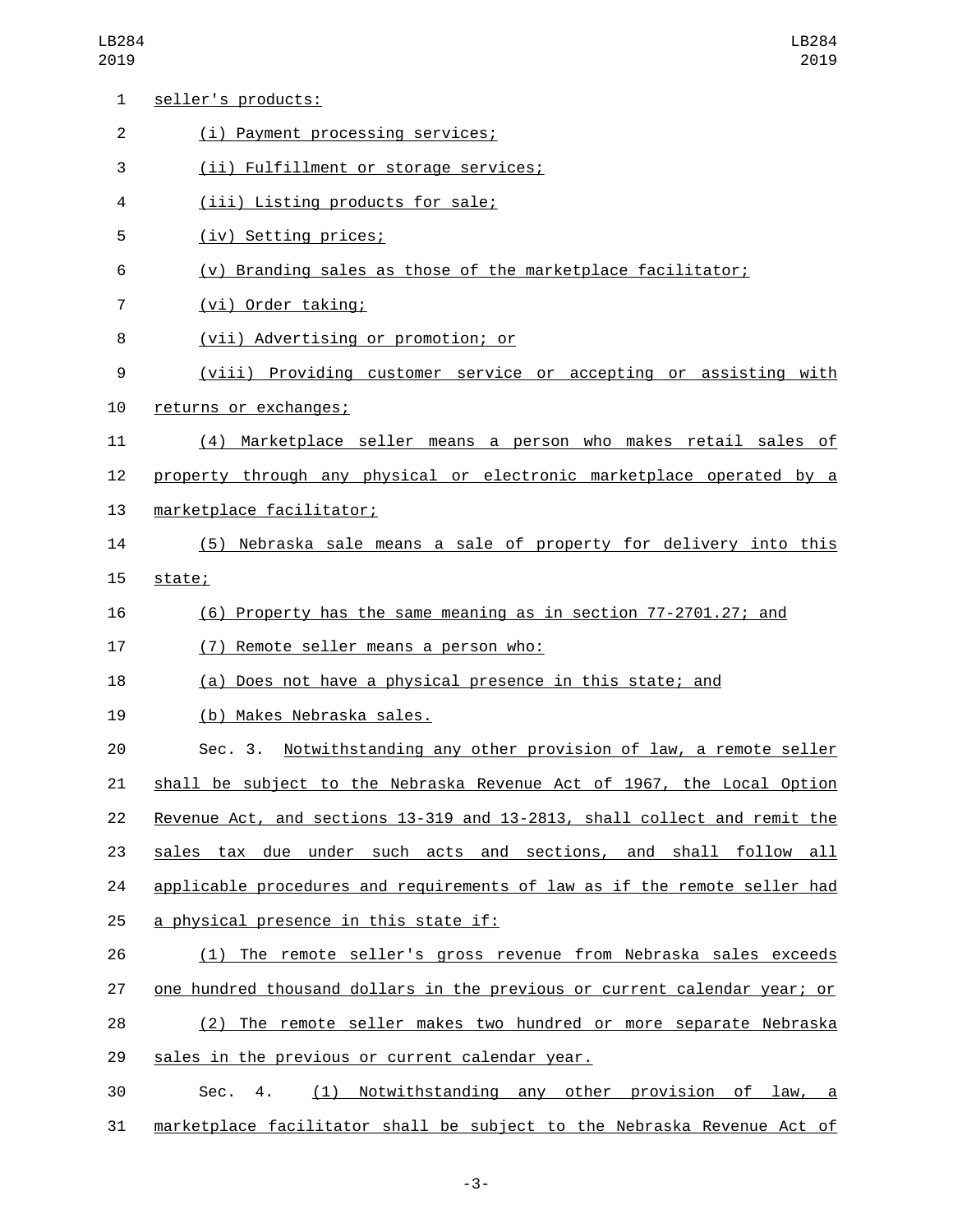| 1              | 1967, the Local Option Revenue Act, and sections 13-319 and 13-2813,     |
|----------------|--------------------------------------------------------------------------|
| $\overline{2}$ | shall collect and remit the sales tax due under such acts and sections,  |
| 3              | and shall follow all applicable procedures and requirements of law if:   |
| 4              | (a) The total gross revenue of all Nebraska sales made or                |
| 5              | facilitated by the marketplace facilitator exceeds one hundred thousand  |
| 6              | <u>dollars in the previous or current calendar year; or</u>              |
| 7              | (b) The marketplace facilitator makes or facilitates two hundred or      |
| 8              | more separate Nebraska sales in the previous or current calendar year.   |
| 9              | (2) A marketplace facilitator shall collect and remit the sales tax      |
| 10             | required under this section on each Nebraska sale made directly by the   |
| 11             | marketplace facilitator and on each Nebraska sale facilitated for a      |
| 12             | marketplace seller.                                                      |
| 13             | (3) A marketplace facilitator is relieved of liability for failure       |
| 14             | to collect and remit the correct amount of sales tax due under this      |
| 15             | section to the extent the marketplace facilitator can demonstrate that   |
| 16             | the error was due to incorrect information given to the marketplace      |
| 17             | facilitator by the marketplace seller, except that this subsection shall |
| 18             | not apply if the marketplace facilitator and marketplace seller are      |
| 19             | affiliated persons.                                                      |
| 20             | marketplace facilitator shall<br>separately report<br>(4)(a)<br>the<br>A |
| 21             | following information when it submits its sales tax return to the        |
| 22             | department:                                                              |
| 23             | (i) The sales tax collected on Nebraska sales facilitated for a          |
| 24             | marketplace seller; and                                                  |
| 25             | (ii) The sales tax collected on Nebraska sales made directly by the      |
| 26             | marketplace facilitator.                                                 |
| 27             | (b) The department shall prescribe a sales tax return that may be        |
| 28             | used by marketplace facilitators for purposes of this section.           |
| 29             | (5) A marketplace facilitator shall be subject to audit by the           |
| 30             | department with respect to Nebraska sales made directly by<br>the        |
|                |                                                                          |

marketplace facilitator and with respect to Nebraska sales facilitated